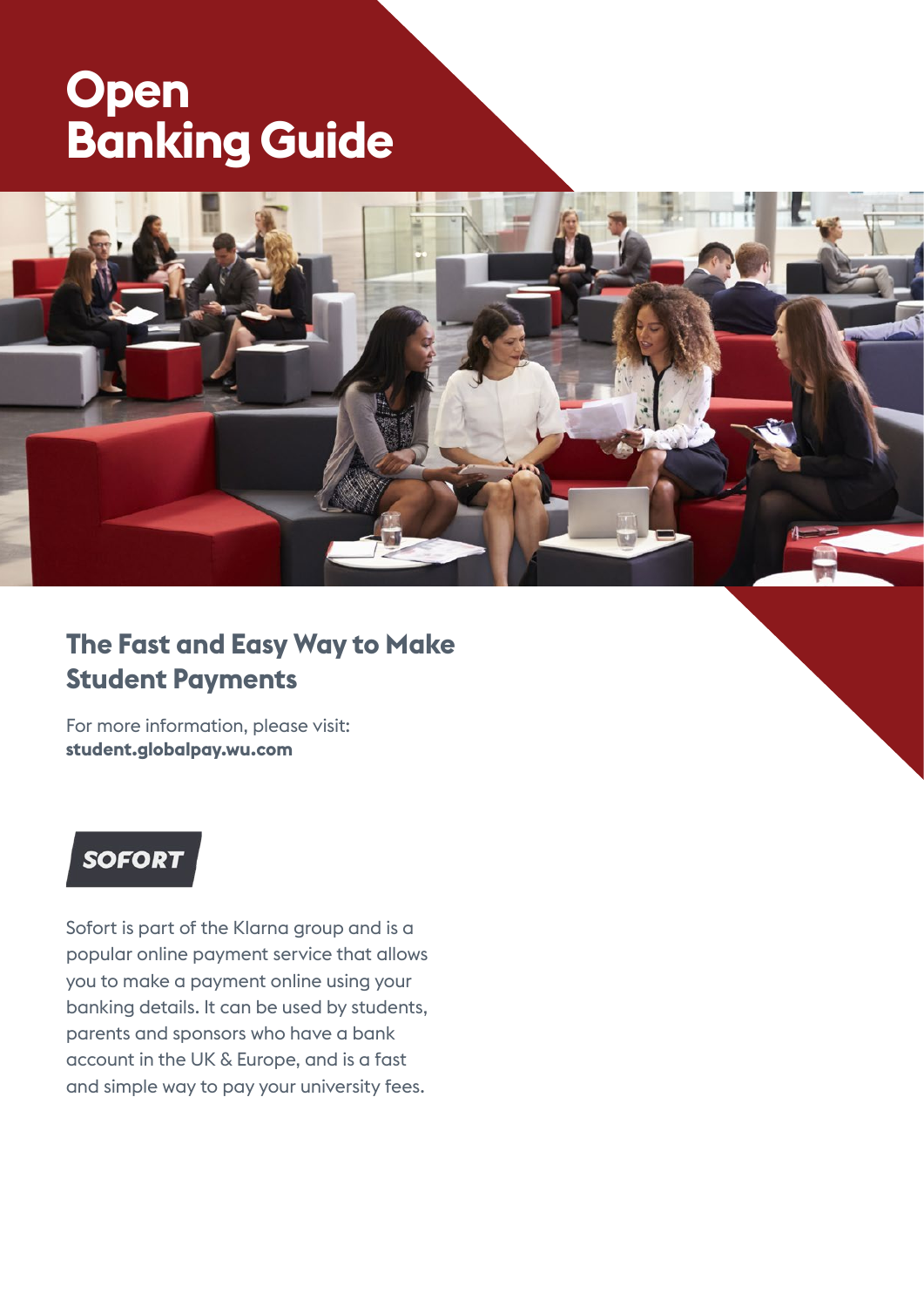## **Sofort Payment Process**

This guide shows you the WU® GlobalPay for Students payment experience for university students from the UK and Europe. They will use Sofort as the payment option.

 $>$  Select the country you are paying from and the type of fees (Tuition, Accommodation, Pre-sessional Fees) **1**

| <b>PAY STUDENT FEES</b><br>WITH YOUR HOME<br><b>CURRENCY</b> |                                  |                                  |
|--------------------------------------------------------------|----------------------------------|----------------------------------|
|                                                              |                                  |                                  |
| Paying fees from                                             |                                  |                                  |
| United Kingdom<br>Services breakdown @                       | $\checkmark$                     | <b>YOUR</b><br><b>UNIVERSITY</b> |
| <b>Accommodation Fees</b>                                    | Include                          |                                  |
| <b>GBP</b>                                                   | $\mathbb O$                      |                                  |
| <b>Tuition Fees</b>                                          | Include $\vert \checkmark \vert$ |                                  |
|                                                              |                                  |                                  |
| <b>GBP</b>                                                   | 1.00                             |                                  |

 $\ket{2}$  Once you have a quote, choose a way to pay.

**!**

|                         | <b>WesternUnion WU</b>                                                                             |                      | COMODO<br>SECURE<br>G<br><b>V PRICE PROMISE</b><br><b>CHECKOUT</b> |
|-------------------------|----------------------------------------------------------------------------------------------------|----------------------|--------------------------------------------------------------------|
| Step 1 of 4             |                                                                                                    |                      |                                                                    |
|                         | 1. Choose a way to pay                                                                             |                      |                                                                    |
| <b>SOFORT</b>           | Takes 2-3 days upon payment<br>$\bigcirc$ Pay online from your bank account using internet banking | 1.00 GBP<br>1.00 GBP | Edit <sup>/</sup><br><b>Payment Details</b>                        |
| <b>Internet Banking</b> | $Q$ Maximum payment limits may apply. Please check with your bank.                                 | <b>Select</b>        |                                                                    |
|                         | Ō<br>Takes 3-4 days on average upon payment<br>$\oslash$ Make your payment from any bank           | 1.00 GBP<br>1.00 GBP | <b>YOUR</b><br><b>UNIVERSITY</b>                                   |
| <b>Bank Transfer</b>    | $\oslash$ Includes 0 GBP bank fee<br>Q Quote valid for 72 hours                                    | <b>Select</b>        |                                                                    |
|                         | $+$ How it works                                                                                   |                      |                                                                    |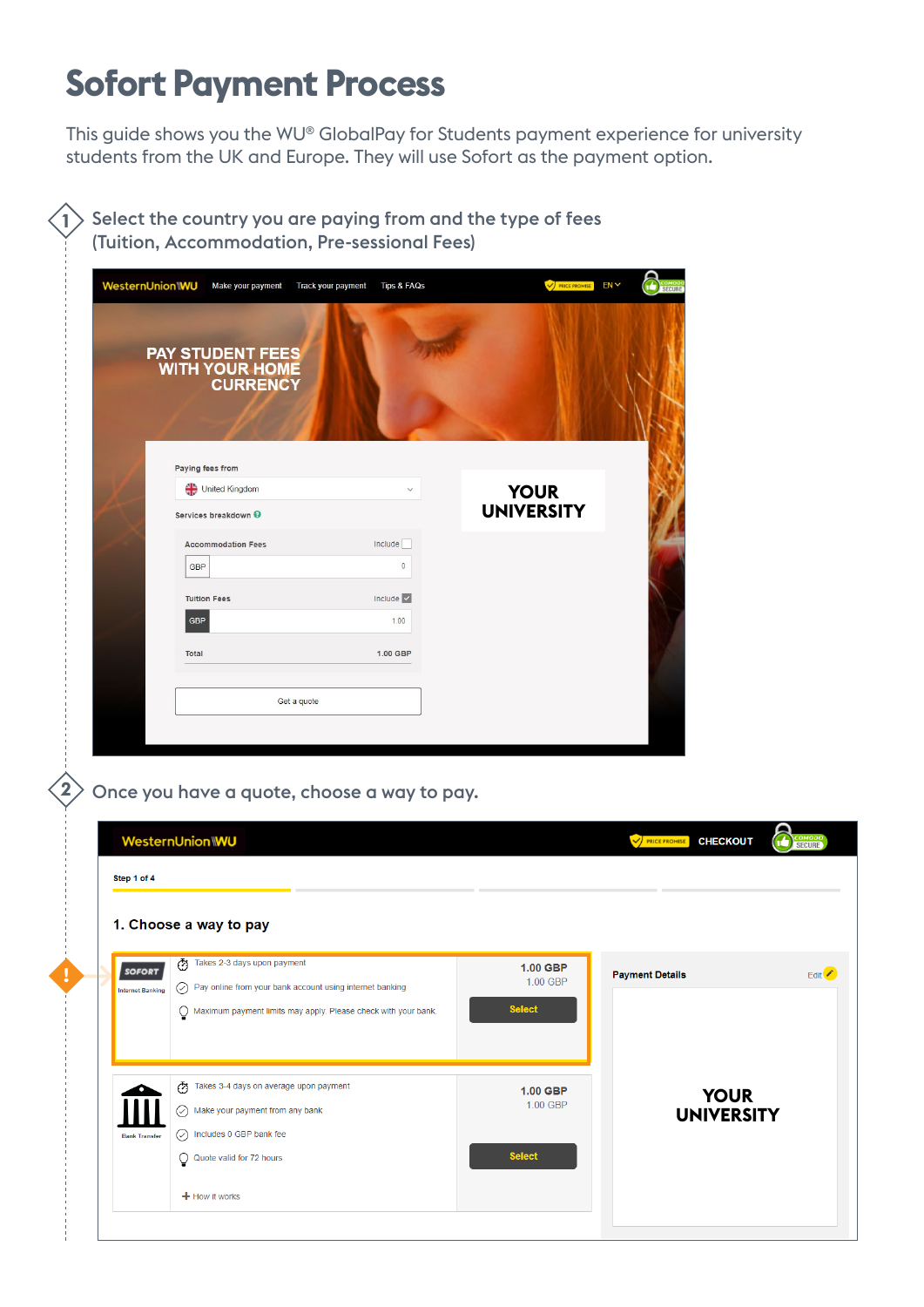### $\langle {\bf 3} \rangle$  Enter the student's details in all the fields marked with an  $^*$

| WesternUnion\\WU                                    | 2<br>COMODO<br>SECURE<br><b>V PRICE PROMISE</b><br><b>CHECKOUT</b> |
|-----------------------------------------------------|--------------------------------------------------------------------|
| Step 2 of 4                                         |                                                                    |
| 2. Student's Details                                |                                                                    |
| This is to identify the correct student details     | <b>Payment Details</b><br>Edit                                     |
| Student ID <sup>*</sup>                             |                                                                    |
| 1234567                                             |                                                                    |
| Student First Name*                                 |                                                                    |
| <b>John</b>                                         | <b>YOUR</b>                                                        |
| Student Last Name*                                  | <b>UNIVERSITY</b>                                                  |
| Doe                                                 |                                                                    |
| Invoice Number if known                             |                                                                    |
|                                                     |                                                                    |
| Email Address *                                     | Anglia Ruskin University                                           |
| test.test@wu.com                                    | 1.00 GBP<br>will receive                                           |
| Q<br>Next you will be asked for the payer's details | You are paying<br>1.00 GBP                                         |
| Next                                                |                                                                    |
|                                                     |                                                                    |

If someone else is making the payment, enter the payer's details in all the  $\langle 4 \rangle$  fields matical with  $\langle 1 \rangle$  $^{\rangle}$  fields marked with an  $^{\star}$ 

| 3. Payer's Details                                                      |                     |                          |                                    |
|-------------------------------------------------------------------------|---------------------|--------------------------|------------------------------------|
| We require this information to process your payment                     |                     | <b>Payment Details</b>   | Edit <sup>/</sup>                  |
| Who will be making this payment?                                        |                     |                          |                                    |
|                                                                         |                     |                          |                                    |
| <b>Student</b>                                                          | $\circlearrowright$ |                          |                                    |
| Someone else                                                            | $\bullet$           | <b>YOUR</b>              |                                    |
| What is your relationship to the student?                               |                     | <b>UNIVERSITY</b>        |                                    |
| Family                                                                  | $\bullet$           |                          |                                    |
| Agent                                                                   | $\bigcirc$          |                          |                                    |
| Organization                                                            | 0                   | Anglia Ruskin University |                                    |
| Sponsor                                                                 | O                   | will receive             | <b>1.00 GBP</b><br><b>1.00 GBP</b> |
| Payer name *                                                            |                     |                          |                                    |
| Joe Bloggs                                                              |                     |                          |                                    |
| Payer's email address *<br>This is to send confirmation of this payment |                     |                          |                                    |
| test.test@wu.com                                                        |                     |                          |                                    |
|                                                                         |                     |                          |                                    |
| Payer's billing address                                                 |                     |                          |                                    |
| Payer's address 1 *                                                     |                     |                          |                                    |
| Test                                                                    |                     |                          |                                    |
| Payer's address 2                                                       |                     |                          |                                    |
| Enter address 2                                                         |                     |                          |                                    |
| Payer city *                                                            |                     |                          |                                    |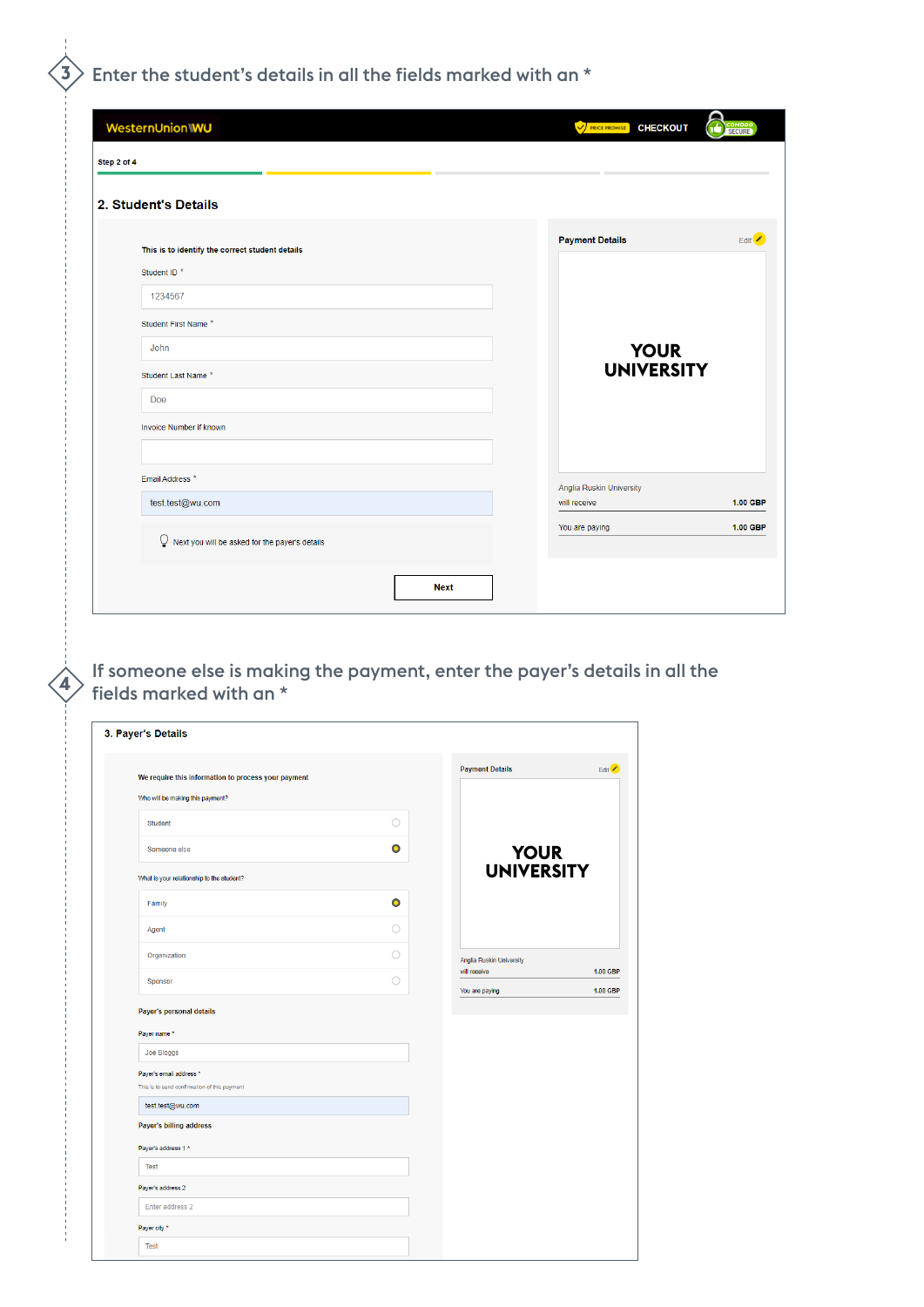**5** Enter payee's bank name and other details as requested.

| Test                        |                                                                                            |
|-----------------------------|--------------------------------------------------------------------------------------------|
| Payer's address 2           |                                                                                            |
| Enter address 2             |                                                                                            |
| Payer city *                |                                                                                            |
| Test                        |                                                                                            |
| Payer state                 |                                                                                            |
| Enter payer state           |                                                                                            |
| Zip / Postal Code           |                                                                                            |
| Zip / Postal Code           |                                                                                            |
| Country <sup>*</sup>        |                                                                                            |
| United Kingdom              |                                                                                            |
| <b>Payer's Bank Details</b> |                                                                                            |
| Bank Name *                 |                                                                                            |
| <b>Lloyds Bank</b>          |                                                                                            |
| Bank Country *              |                                                                                            |
|                             |                                                                                            |
|                             |                                                                                            |
| ← United Kingdom            | I agree to the Terms of Use and have reviewed the Online Privacy Statement<br>$\checkmark$ |
|                             | I would like to receive emails from Western Union about future promotions and offers       |
|                             | O You will now be redirected to complete your payment.                                     |

 $\langle \boldsymbol{\delta} \rangle$  On the Sofort portal, choose your country and bank and click Next.

| Westernträuntwo <mark>tions</mark> | Select your bank.           |               |
|------------------------------------|-----------------------------|---------------|
| £1.00 $\vee$                       | <b>Lloyds Bank</b>          | $\,$          |
|                                    | ж<br><b>Barclays</b>        | $\mathcal{P}$ |
|                                    | <b>HSBC</b><br>$\mathbf{x}$ | $\mathcal{P}$ |
|                                    | Royal Bank of Scotland<br>Б | $\mathcal{P}$ |
|                                    | <b>NatWest</b>              | $\mathcal{P}$ |
|                                    | <b>Ulster Bank</b>          | $\mathcal{P}$ |
|                                    | Santander                   | $\,$          |
|                                    | Monzo                       | $\mathcal{P}$ |
|                                    | Nationwide                  | $\,$          |
|                                    | Revolut                     | $\,$          |
|                                    | Show more banks ~           |               |

**7**

 $\geq$  In the next screen, you will get a prompt that the next step will take you to your bank payment portal to proceed and complete the payment process.

|                                                          | ↔<br>×                                                                                                                                                                                |
|----------------------------------------------------------|---------------------------------------------------------------------------------------------------------------------------------------------------------------------------------------|
| <b>WestermUnion WiJ</b><br><b>Western Union Business</b> | Next step: complete<br>transaction                                                                                                                                                    |
| Solutions<br>1152 15th Street NW<br>20005 Washington     | Due to new banking guidelines, we will now forward you<br>to your bank to complete the process there.                                                                                 |
| $£1.00 \vee$                                             | I accept the use of the payment initiation service and/or the account in-<br>formation service of Sofort so that Sofort can initiate a payment and/or ac-<br>cess my payment account. |
|                                                          | Our Privacy policy applies<br><b>Next</b>                                                                                                                                             |
| Klarna.<br>9-309969-6088FRAD-913A                        |                                                                                                                                                                                       |